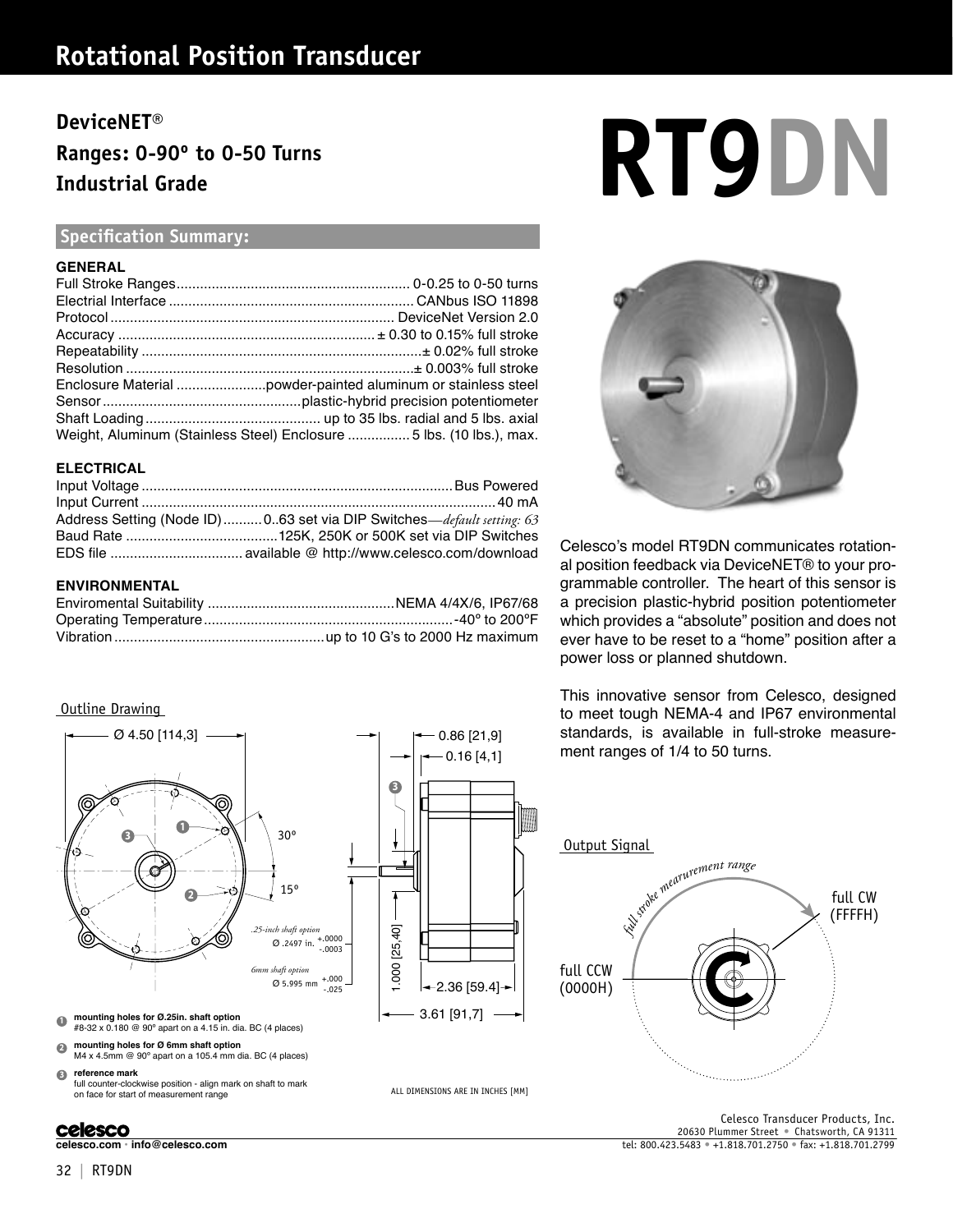## **RT9DN • Rotational Transducer: DeviceNET®**



#### **\*Current Measurement Count \*\*Full Stroke Range**

The **C**urrent **M**easurement **C**ount (**CMC**) is the output data that indicates the present position of the measuring cable.

The CMC is a 16-bit value that occupies the first two bytes ( $B_0$  and  $B_1$ ) of the data field.  $B_0$  is the LSB (least significant byte) and  $B_1$  is the MSB (most significant byte).

The CMC starts at 0000H with shaft at the full counter-clockwise position (0º reference mark) and continues in the clockwise direction to the end of the stroke range stopping at FFFFH. This holds true for all ranges.

The **F**ull **S**troke **R**ange **(FSR)** is a 16-bit value in the data field that expresses the full range of the sensor in degrees. This value can be used to convert the actual count to units of measurement should the application require it.

The full stroke measurement range occupies the second two bytes ( $B_2$  and  $B_3$ ) of the data field.

 $B_2$  is the LSB (least significant byte) and  $B_3$  is the MSB (most significant byte).

This value is expressed in degrees.

#### Example:

| Hex Value | Decimal<br>Equivalent | <b>Full Stroke</b><br>Range |
|-----------|-----------------------|-----------------------------|
| 0168      | 360                   | 360 degrees                 |

#### **Converting CMC to Degrees**

If required, the CMC can easily be converted to a rotational measurement expressed in degrees instead of counts.

This is accomplished by first dividing the CMC by 65,535 (total counts over the range) and then multiplying that value by the FSR:

$$
\left(\begin{array}{c}\text{CMC} \\ \hline\n65,535\n\end{array}\right) \text{ X FSR}
$$

Example:

If the full stroke range is **1 turn (360 degrees)** and the current position is **0FF2 Hex** (4082 Decimal) then,

$$
\left(\frac{4082}{65,535}\right) \times 360 \text{ deg.} = 22.4 \text{ degrees}
$$

#### **Address Setting (Node ID), Baud Rate and Bus Termination Settings**

#### **Address Setting (Node ID) Baud Rate Bus Termination**

The Address Setting (Node ID) is set via 6 switches located on the 8-pole DIP switch found on the DeviceNET controller board located inside the transducer.

The DIP switch settings are binary starting with switch number **1** (=  $2^0$ ) and ending with switch number **6** (=  $2^5$ ).

| $(2^0)$ | (2 <sup>1</sup> ) | (2 <sup>2</sup> ) | $(2^3)$ | (2 <sup>4</sup> ) | DIP-1 DIP-2 DIP-3 DIP-4 DIP-5 DIP-6<br>(2 <sup>5</sup> ) | address<br>(decimal) |
|---------|-------------------|-------------------|---------|-------------------|----------------------------------------------------------|----------------------|
|         |                   | 0                 | 0       | 0                 |                                                          |                      |
|         |                   |                   |         |                   |                                                          |                      |
|         |                   |                   |         |                   |                                                          |                      |
|         |                   |                   |         |                   |                                                          |                      |
|         |                   |                   |         |                   |                                                          | 63                   |
|         |                   | $"$ <sup>n</sup>  |         |                   |                                                          |                      |



#### **DeviceNET Controller Board and DIP Switch Location**



The transmission baud rate may be either factory preset at the time of order or set manually at the time of installation.

The baud rate can be set using switches **7** & **8** on the 8-pole DIP switch found on the DeviceNET controller board located inside the transducer.



*to gain access to the controller board, remove four Allen-Head Screws and separate case halves* 

The setting of the internal bus termination resistor may be specified upon order or manually changed by the end user at the time of installation.

The bus termination resistor is activated setting switches **1** & **2** on the 2-pole DIP switch (located on the internal DeviceNET controller board) to the "ON" position.





## **Celesco**

tel: 800.423.5483 • +1.818.701.2750 • fax: +1.818.701.2799 **celesco.com • info@celesco.com**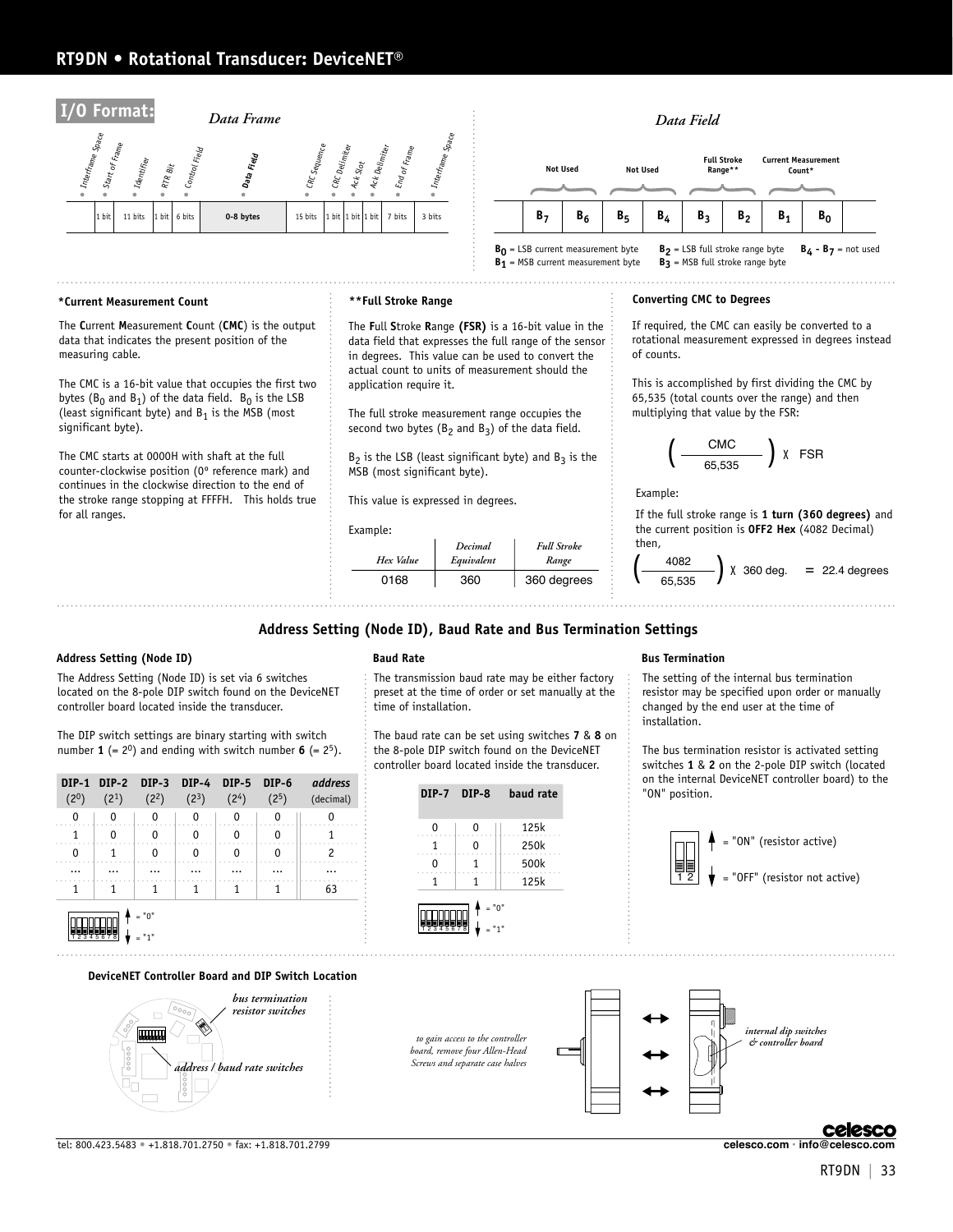**Ordering Information:**

## **Model Number:**



30 turns  $\tt{powder-painted}$  aluminum .25-in diameter 500 k bits/sec. yes<br>5-meter cordset with straight plug

## **Full Stroke Range:**

| n order code:                                                                                                                                                                                                                                                            | <b>R25</b> | <b>R50</b> |         |         |         |           |          |          |          |          |
|--------------------------------------------------------------------------------------------------------------------------------------------------------------------------------------------------------------------------------------------------------------------------|------------|------------|---------|---------|---------|-----------|----------|----------|----------|----------|
| clockwise shaft rotations, min:                                                                                                                                                                                                                                          | 0.25       | 0.50       |         |         |         |           | 10       | 20       |          | 50       |
| accuracy (% of f.s.):                                                                                                                                                                                                                                                    | $0.3\%$    | $0.3\%$    | $0.3\%$ | $0.3\%$ | $0.3\%$ | $0.2\%$ : | $0.15\%$ | $0.15\%$ | $0.15\%$ | $0.15\%$ |
| potentiometer cycle life*: 2.5 x 10 <sup>6</sup> : 2.5 x 10 <sup>6</sup> : 2.5 x 10 <sup>6</sup> : 2.5 x 10 <sup>6</sup> : 2.5 x 10 <sup>6</sup> : 2.5 x 10 <sup>6</sup> : 2.5 x 10 <sup>5</sup> : 2.5 x 10 <sup>5</sup> : 2.5 x 10 <sup>5</sup> : 2.5 x 10 <sup>5</sup> |            |            |         |         |         |           |          |          |          |          |

*\*–number of times the sensor shaft can be cycled back and forth from beginning to end and back to the beginning before any measurable signal degradation may occur.*

## **Enclosure Material:**

| <b>4</b> order code:               | AL                                             |                                         | SS                                                                                  |                                                            |  |  |
|------------------------------------|------------------------------------------------|-----------------------------------------|-------------------------------------------------------------------------------------|------------------------------------------------------------|--|--|
|                                    |                                                | powder-painted aluminum                 | 303 stainless steel                                                                 |                                                            |  |  |
|                                    |                                                |                                         |                                                                                     |                                                            |  |  |
| <b>Shaft Diameter:</b>             |                                                |                                         |                                                                                     |                                                            |  |  |
| <b>3</b> order code:               | 25                                             | 6                                       | 25F                                                                                 | 6F                                                         |  |  |
|                                    | 0.25-in. diameter<br>.2497 in. (+.0000 -.0003) | 6 mm diameter<br>5.995 mm (+.000 -.025) | 0.25-in. dia. w/flats<br>$-$ 0.025 in.<br>0.33 in. $\left  \leftrightarrow \right $ | 6 mm dia. w/flats<br>$0.64$ mm<br>8.4 mm                   |  |  |
| <b>Baud Rate:</b>                  |                                                |                                         |                                                                                     |                                                            |  |  |
| O order code:                      | 125                                            |                                         | 250                                                                                 | 500                                                        |  |  |
|                                    | 125 kbaud                                      |                                         | 250 kbaud                                                                           | 500 kbaud                                                  |  |  |
| <b>Terminating Resistor:</b>       |                                                |                                         |                                                                                     |                                                            |  |  |
| <b><i><u>O</u></i></b> order code: | <b>TR</b>                                      |                                         | <b>NR</b><br>no terminating resistor                                                |                                                            |  |  |
|                                    | terminating resistor                           |                                         |                                                                                     |                                                            |  |  |
| celesco.com · info@celesco.com     |                                                |                                         |                                                                                     | tel: 800.423.5483 · +1.818.701.2750 · fax: +1.818.701.2799 |  |  |
|                                    |                                                |                                         |                                                                                     |                                                            |  |  |